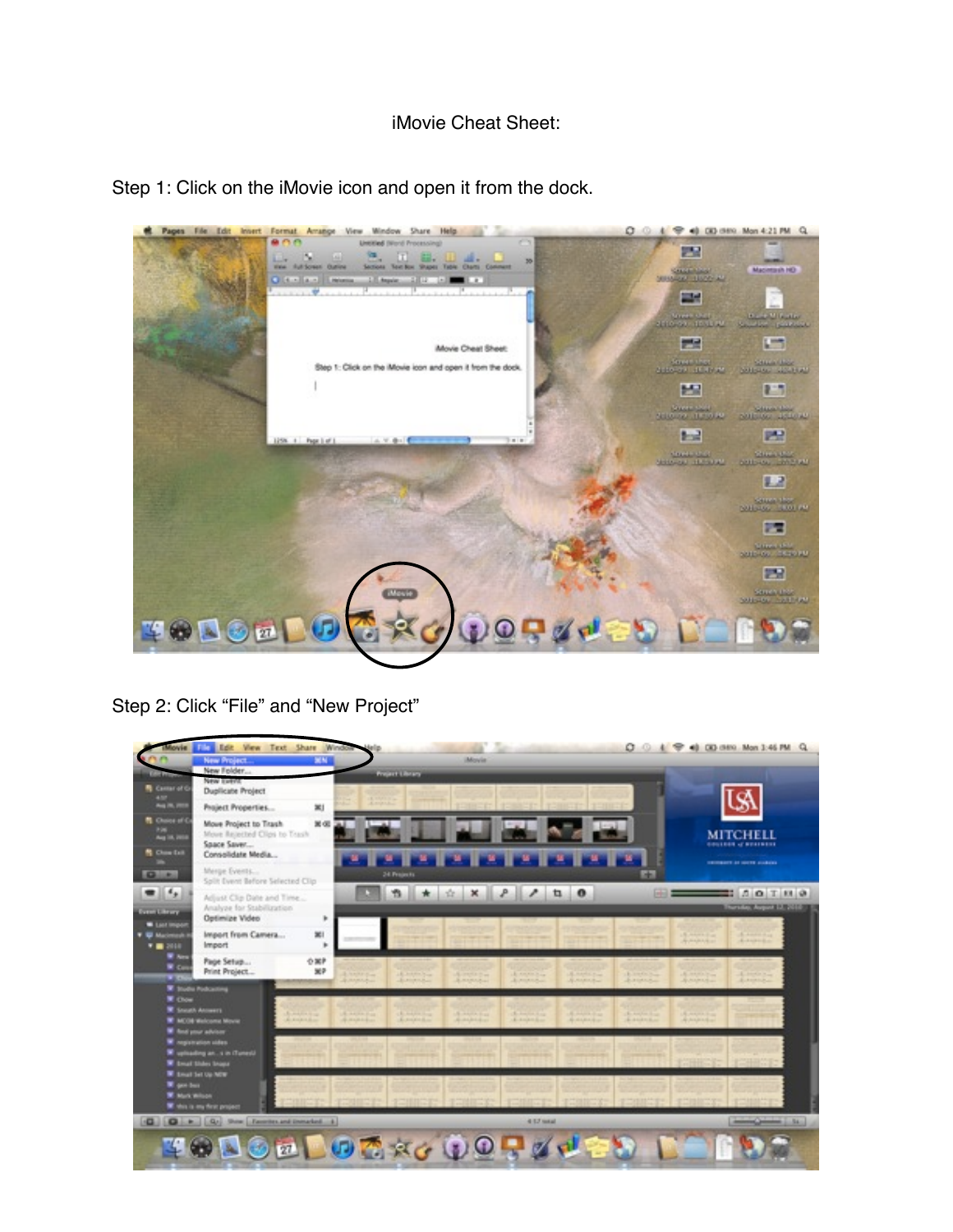

Step 3: Title your project and then click "Create"

Step 4: Click "File" and then "Project Properties"

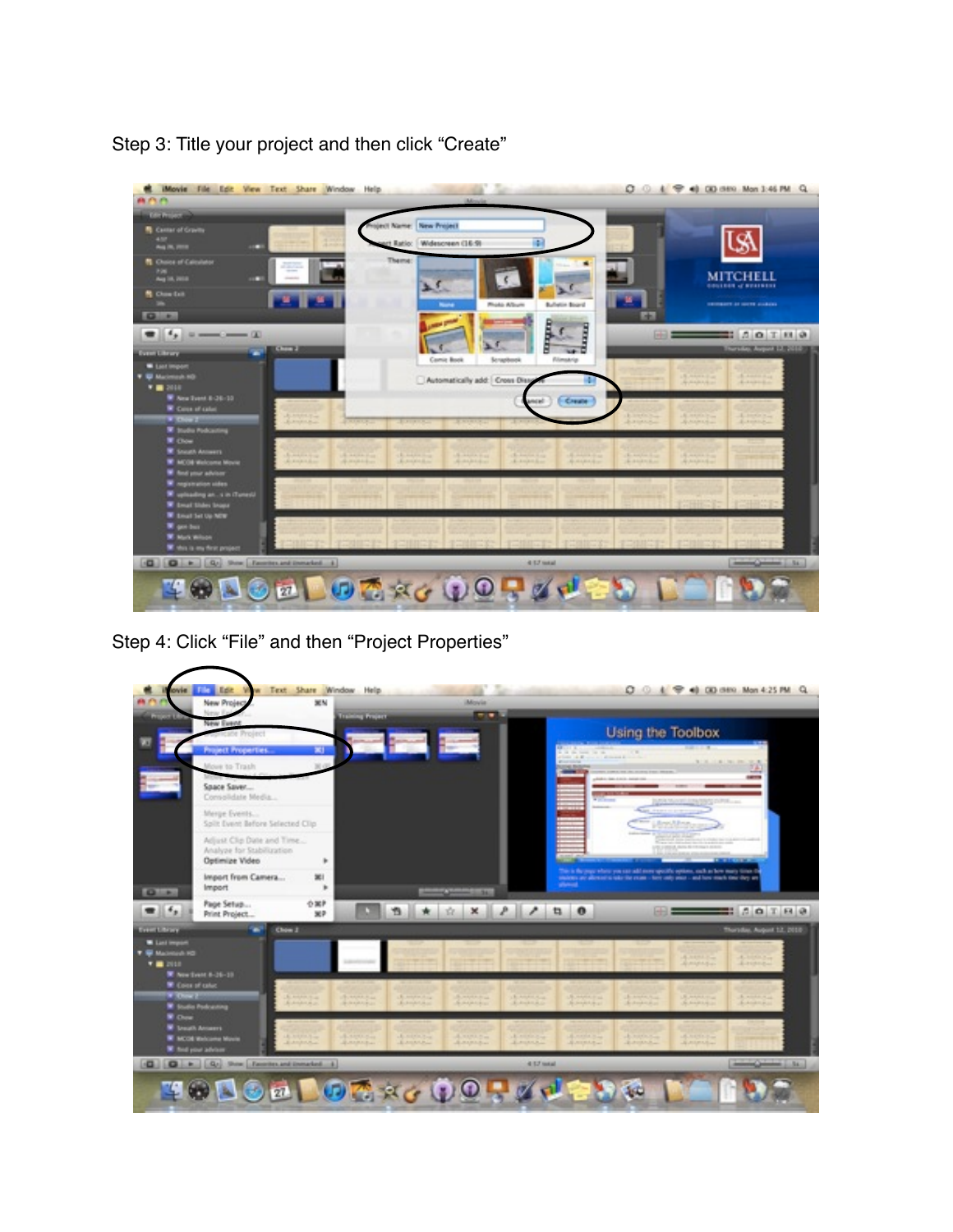Step 5: Click the Timing Tab. Change photo placement from Ken Burns to "Fit in Frame", then click "ok"

| a nin                                                                               | <b>Project of Day</b>                                                                        | <b>Movie</b>                                                                 |                                            |                                                                                     |
|-------------------------------------------------------------------------------------|----------------------------------------------------------------------------------------------|------------------------------------------------------------------------------|--------------------------------------------|-------------------------------------------------------------------------------------|
| <b>Project Library</b>                                                              |                                                                                              |                                                                              |                                            | ngs for the Exam                                                                    |
|                                                                                     | Transition Duration: -                                                                       | <b>CONTRACTOR</b>                                                            | <b>POTAT</b><br>$-1.54$<br>$\sim$          | <b>THE R. P. LEWIS.</b>                                                             |
|                                                                                     | Theme Transition Duration                                                                    | <b>O Britannical Communication</b>                                           | $-2.04$<br>---                             | With the comment of<br><b>LATIN CATCH</b>                                           |
|                                                                                     |                                                                                              | <sup>(c)</sup> Applies to all transitions<br>C Applies when added to project |                                            |                                                                                     |
|                                                                                     |                                                                                              |                                                                              | $= 0.54$                                   |                                                                                     |
|                                                                                     | Photo Duration: 1                                                                            | $C = 6.0$                                                                    |                                            |                                                                                     |
|                                                                                     |                                                                                              | <sup>(C)</sup> Applies to all photos                                         |                                            | (der" papi, clvi), "adir" sadar "Tida & belindurery T                               |
| $Q_{\rm{max}}$                                                                      | 1:34 total<br>initial Photo Placen and A 324 millions                                        | dded to prove                                                                |                                            |                                                                                     |
|                                                                                     | Initial Video Placem                                                                         | Crop<br>in Burns                                                             |                                            | $F = 100$                                                                           |
| <b>Constitutions</b>                                                                | <b>COUNTER</b>                                                                               |                                                                              |                                            |                                                                                     |
| <b>W</b> List Import<br><b>T &amp; MacHook RD</b>                                   |                                                                                              | <b>Can</b>                                                                   | $-0k$                                      |                                                                                     |
| <b>THE DISK</b>                                                                     |                                                                                              |                                                                              |                                            |                                                                                     |
| W Northert 6-26-19<br><b>W</b> Cover of colum                                       |                                                                                              |                                                                              |                                            |                                                                                     |
| <b>Witness</b><br><b>W</b> Toulis Presenting                                        | $\mathbf{E} = -\frac{1}{2} \mathbf{E} + \frac{1}{2} \mathbf{E}$<br>Lanker                    | All including Lake<br>A service con-<br><b>Laborator</b><br>American         |                                            | Building o Tex., Building o Tex., Building o Tex., Building o Tex., Building o Tex. |
| <b>W</b> China<br><b>W</b> Leasth Amazer                                            |                                                                                              |                                                                              |                                            |                                                                                     |
| <b>W</b> INCOR Welcome Movie                                                        | A comments<br>A month Core<br><b>Richmond</b><br><b>RAMARA</b><br>premier<br><b>RAMARALL</b> | A month from<br>A STATISTICS<br>Annie<br><b>JEUREBURN</b>                    | a.                                         | 14 mm                                                                               |
| <b>W</b> End your adviser<br><b>Q Q b</b> Q <sub>2</sub> Sox Exects and installed & | ALCZ kotali                                                                                  | <b>Construction of the American</b>                                          | Date photos _ anthos Exect slate range  \$ | <b>Director (2)</b>                                                                 |
|                                                                                     |                                                                                              |                                                                              |                                            |                                                                                     |

Step 6: Click the photo icon on the right and drag and drop your slides into the project.

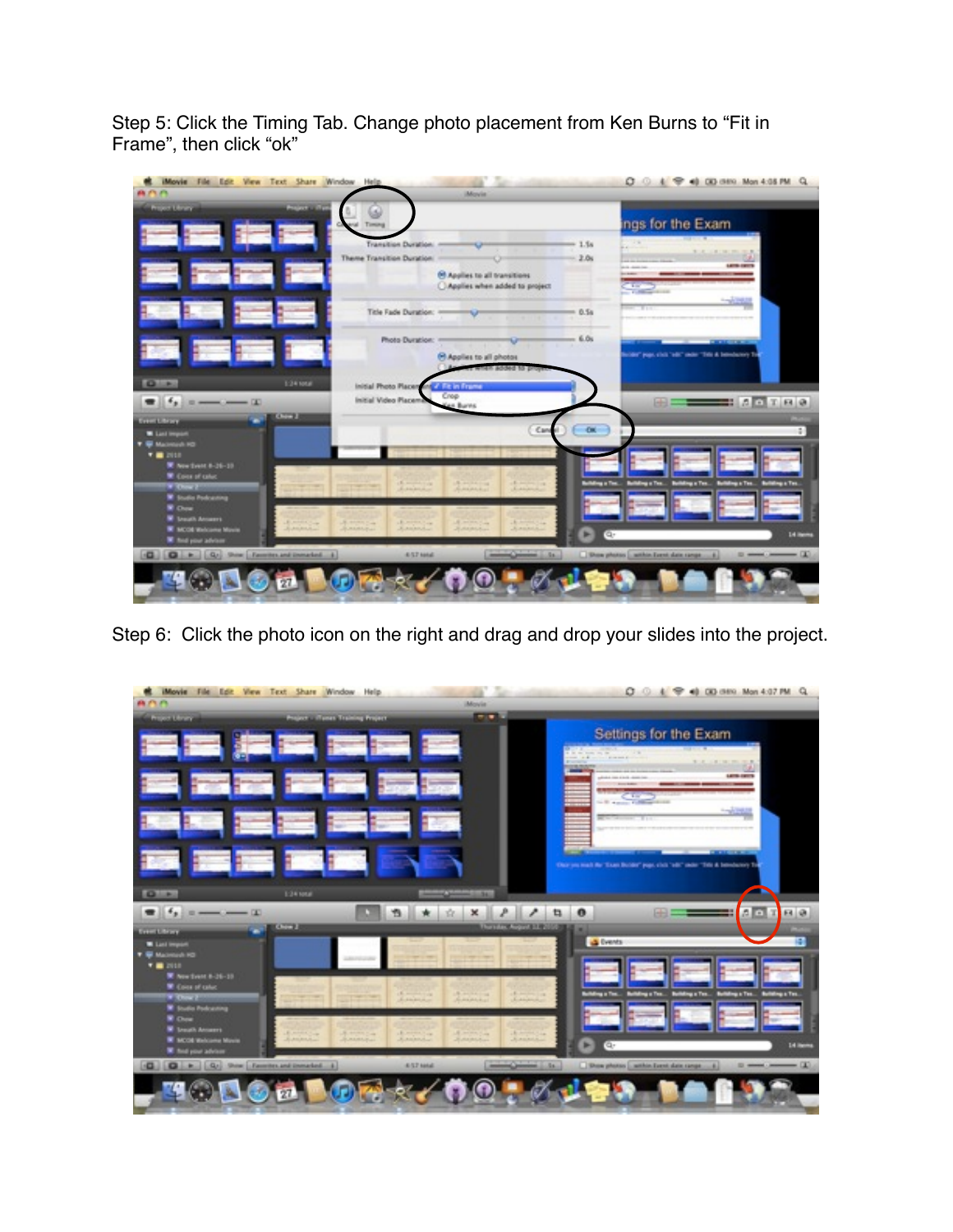Step 7: Add a title slide, by clicking "T" on the right hand side. Drag and drop it into place. To edit the text, click inside the preview window in the upper right.



Step 8: Click the tab on the right that looks like a box. This allows you to add transitions to your project - much like powerpoint.

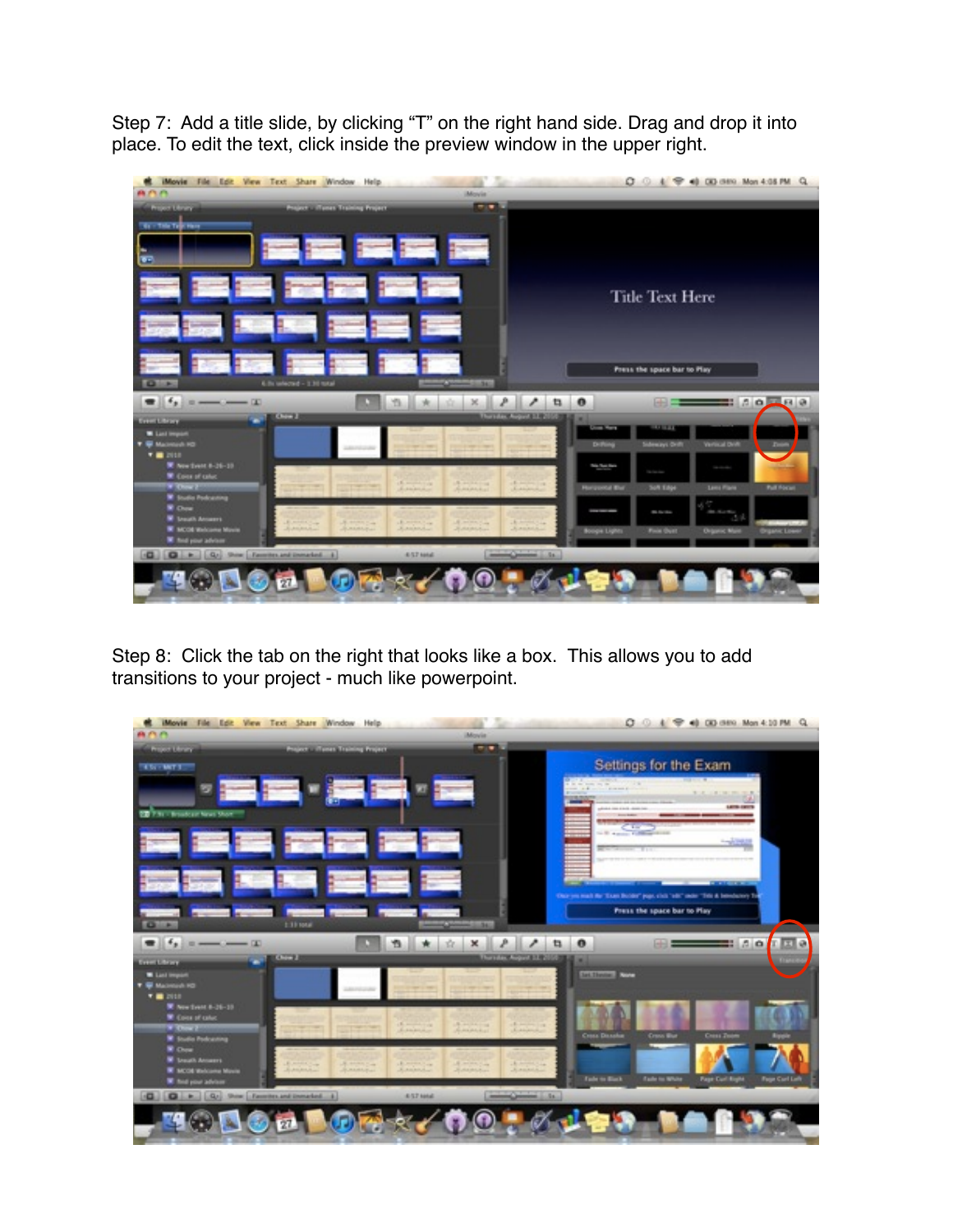Step 9: To add music, select the music note tab on the right. Drag and drop the jingle you'd like to add into the project. These are the same jingles as in garageband.



Step 10: To add your audio voiceover to the project, click the microphone in the middle of the screen and then click in the project where you want to start recording. To stop press "Esc" on your laptop.

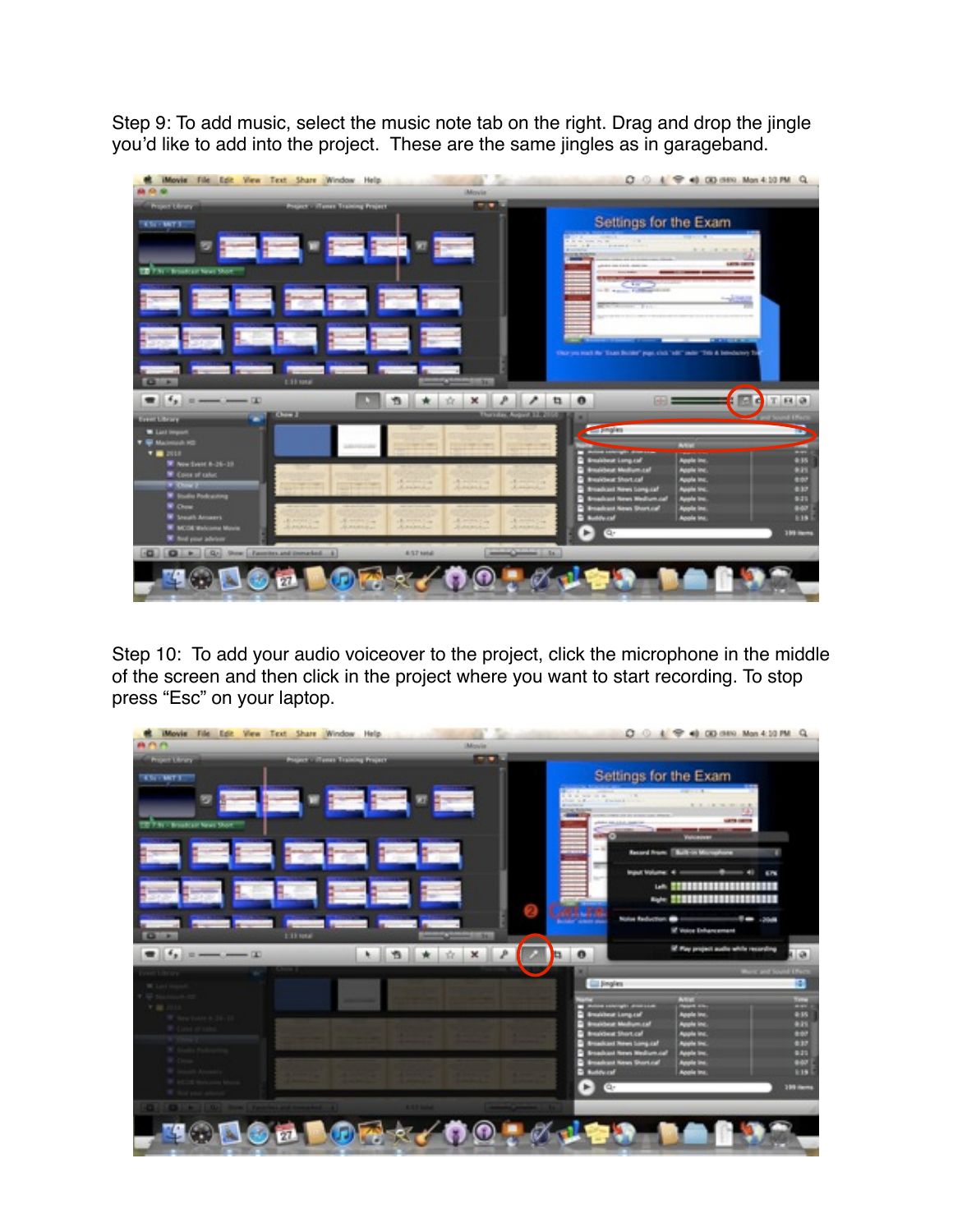Step 11: To delete a slide, click on it and it should become highlighted in yellow, then click "delete" on your laptop. To lengthen or shorten a slide, open the slide inspector, by clicking the wheel. Then enter your desired duration for the slide.



Step 12: When you're ready to export the project, save it first by going to "file" and then "save as." Then go to "Share" and click "Export Movie."

| Movie File Edit From Text String Window Help<br><b>CLUB</b><br><b>Brood Union</b>  | iTunes<br><b>IDVD</b><br>Media Browser<br>YouTube<br>MobileMe Callery                                  | Movie                                                                                                                                                                                                                                                                                                                                                  |                               | <b>Using the Toolbox</b><br><b>BETTER</b><br>$\frac{1}{2}$ and $\frac{1}{2}$ and $\frac{1}{2}$ and $\frac{1}{2}$ and $\frac{1}{2}$ and $\frac{1}{2}$ and $\frac{1}{2}$ and $\frac{1}{2}$ and $\frac{1}{2}$ and $\frac{1}{2}$ and $\frac{1}{2}$ and $\frac{1}{2}$ and $\frac{1}{2}$ and $\frac{1}{2}$ and $\frac{1}{2}$ and $\frac{1}{2}$ a |                                                                                                                                                                                          | $O \cup 4$ $\oplus$ 41 00 ditto Mon 4:15 PM Q                                  |                                                           |
|------------------------------------------------------------------------------------|--------------------------------------------------------------------------------------------------------|--------------------------------------------------------------------------------------------------------------------------------------------------------------------------------------------------------------------------------------------------------------------------------------------------------------------------------------------------------|-------------------------------|--------------------------------------------------------------------------------------------------------------------------------------------------------------------------------------------------------------------------------------------------------------------------------------------------------------------------------------------|------------------------------------------------------------------------------------------------------------------------------------------------------------------------------------------|--------------------------------------------------------------------------------|-----------------------------------------------------------|
|                                                                                    | <b>Export Movie</b><br><b>Contact Charle Time</b><br>Export Final Cut XML                              | жr                                                                                                                                                                                                                                                                                                                                                     |                               | <b>Printed States</b>                                                                                                                                                                                                                                                                                                                      | <b>CALIFORNIA</b>                                                                                                                                                                        | NUMBER OF STREET                                                               | <b>Selling</b>                                            |
|                                                                                    | Remove from ITunes<br>Remove from Media Browser<br>Remove from MobileMe Callery<br>Remove from YouTube |                                                                                                                                                                                                                                                                                                                                                        |                               |                                                                                                                                                                                                                                                                                                                                            | <b>Williams</b><br><b>CONTRACTOR</b> CONTRACTOR                                                                                                                                          | <b>SEA WORK AND SERVICE</b><br><b>Annishmo</b><br><b>ANTISER</b>               |                                                           |
| $Q + 1$<br>$\bullet$ 14, a max and 1                                               | life selected - 41s total                                                                              |                                                                                                                                                                                                                                                                                                                                                        | 1241<br>×.                    | allowed.<br>۶<br>tı.                                                                                                                                                                                                                                                                                                                       | This is the page where you can add more specific system, each as how many times if<br>statement are allowed to take the exam - here andy area - and have much time they are<br>$\bullet$ | <b>USUARIA, NOVA ELEGINALES</b><br><b>TWN</b><br><b>SHOW THE REAL PROPERTY</b> | $\equiv$ $\Box$ $\alpha$ $\parallel$ $\alpha$ $\parallel$ |
| <b>Constitutions</b>                                                               | <b>DATE &amp;</b>                                                                                      |                                                                                                                                                                                                                                                                                                                                                        |                               | <b>The city Associated State</b>                                                                                                                                                                                                                                                                                                           |                                                                                                                                                                                          |                                                                                | Marie and Sound Effect                                    |
| <b>W</b> List Import<br><b>W</b> MacHigan HD                                       |                                                                                                        |                                                                                                                                                                                                                                                                                                                                                        |                               |                                                                                                                                                                                                                                                                                                                                            | <b>City Simplers</b>                                                                                                                                                                     |                                                                                | 柵                                                         |
| $T = 1010$                                                                         |                                                                                                        |                                                                                                                                                                                                                                                                                                                                                        |                               |                                                                                                                                                                                                                                                                                                                                            | <b>CASTLE EDGE PROFILE</b>                                                                                                                                                               | <b>ASSES</b><br><b>STATE OF</b>                                                | <b>Time</b><br>m                                          |
| W Northert 6-26-19<br>W Loose of color                                             |                                                                                                        |                                                                                                                                                                                                                                                                                                                                                        |                               |                                                                                                                                                                                                                                                                                                                                            | <b>C</b> Smaltheat Long.call<br><b>Considered Medium.com</b>                                                                                                                             | <b>Apple Inc.</b><br><b>Apple Inc.</b>                                         | 4.15<br>4.2%                                              |
| <b>Car Chow 2</b>                                                                  |                                                                                                        | $\mathbf{E} = \frac{1}{2} \left[ \begin{array}{ccc} 0 & 0 & 0 \\ 0 & 0 & 0 \\ 0 & 0 & 0 \\ 0 & 0 & 0 \\ 0 & 0 & 0 \\ 0 & 0 & 0 \\ 0 & 0 & 0 \\ 0 & 0 & 0 \\ 0 & 0 & 0 \\ 0 & 0 & 0 \\ 0 & 0 & 0 \\ 0 & 0 & 0 & 0 \\ 0 & 0 & 0 & 0 \\ 0 & 0 & 0 & 0 \\ 0 & 0 & 0 & 0 & 0 \\ 0 & 0 & 0 & 0 & 0 \\ 0 & 0 & 0 & 0 & 0 \\ 0 & 0 & 0 & 0 & 0 \\ $<br>Antonio | A series ing<br>Architectural | All and the Lot.<br>Laborer                                                                                                                                                                                                                                                                                                                | <b>B</b> Breakbeat Short.cal<br><b>Broadcast News Company</b>                                                                                                                            | <b>Apple Inc.</b><br><b>Roghi Inc.</b>                                         | 4:07<br>437                                               |
| <b>W</b> Touto Polyating                                                           |                                                                                                        |                                                                                                                                                                                                                                                                                                                                                        |                               |                                                                                                                                                                                                                                                                                                                                            | <b>C Strackard News Medium.call</b><br><b>C Broadcast Kews Short.cal</b>                                                                                                                 | <b>Apple Inc.</b><br><b>Apple Inc.</b>                                         | 635<br>847                                                |
|                                                                                    |                                                                                                        |                                                                                                                                                                                                                                                                                                                                                        | A month of                    | A Highland                                                                                                                                                                                                                                                                                                                                 | <b>Bandered</b>                                                                                                                                                                          | <b>Apple Inc.</b>                                                              | <b>R19</b>                                                |
| <b>R</b> Done<br><b>W</b> Leasth America                                           | <b>RAMARA</b><br>A HIMSON                                                                              | A Highland                                                                                                                                                                                                                                                                                                                                             |                               |                                                                                                                                                                                                                                                                                                                                            |                                                                                                                                                                                          |                                                                                |                                                           |
| W secon welcome Movie                                                              | Laineri<br>American                                                                                    | <b>A. All Art Alex</b>                                                                                                                                                                                                                                                                                                                                 | <b>JEMANIA</b>                | Annalas                                                                                                                                                                                                                                                                                                                                    | $\blacksquare$<br>ra-                                                                                                                                                                    |                                                                                | <b>109 mms</b>                                            |
| <b>W</b> Tod your adviser<br><b>Q Q +</b> Q <sub>1</sub> 9nm Enmitt and Integral 4 |                                                                                                        | ALSZ MAN                                                                                                                                                                                                                                                                                                                                               |                               | <b>Allen Comment Color</b>                                                                                                                                                                                                                                                                                                                 |                                                                                                                                                                                          |                                                                                |                                                           |